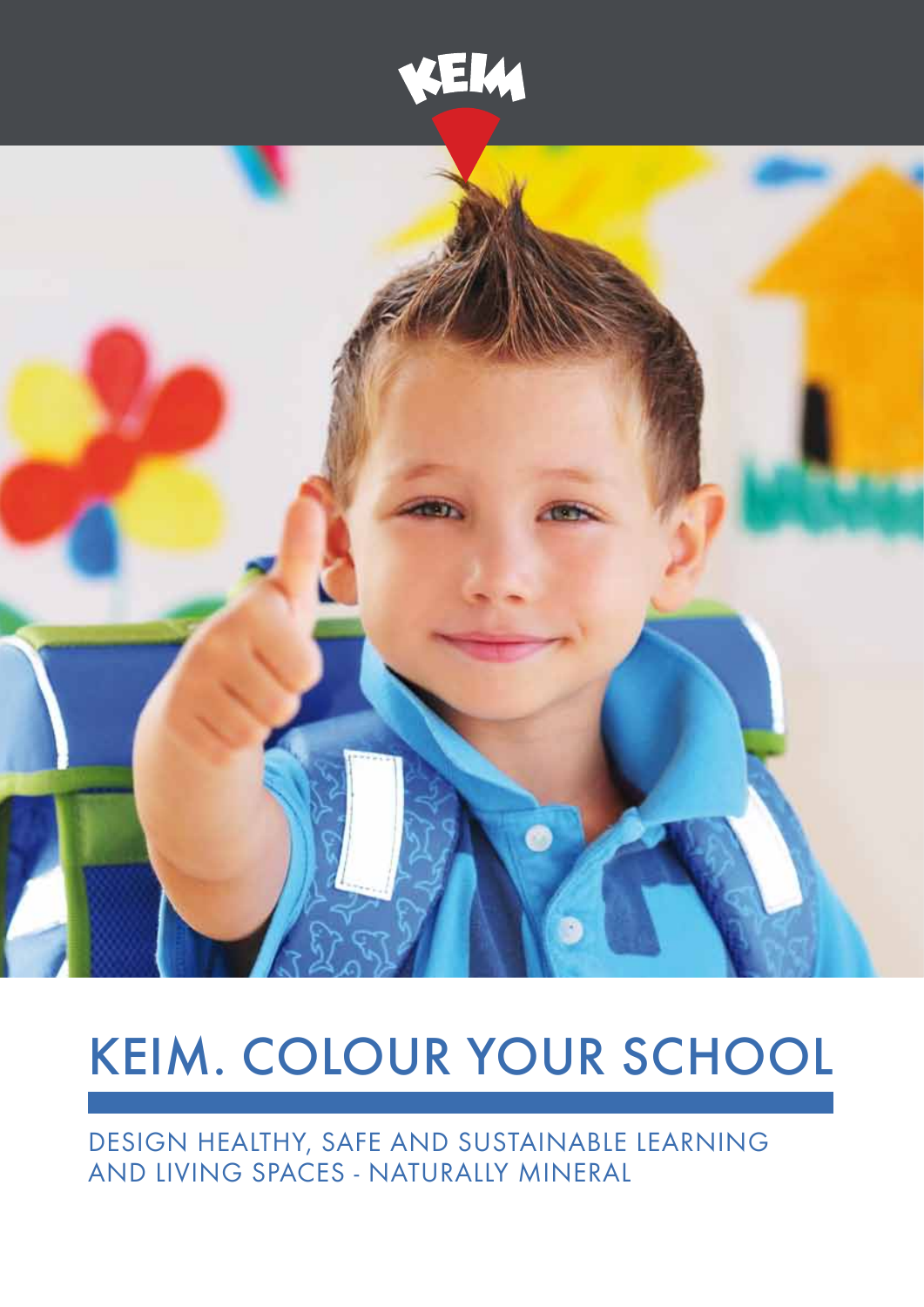

### KEIM. Colours provide a pleasant ambience

We only wish the best for our children inclusive a good education and healthy live. For this reason, constructions for children are a specific challenge. Whether kindergarten or school, the buildings must not only meet functional requirements, but also provide a healthy, sustainable and pleasant surrounding for playing, learning and living.

Facade design with most various materials, individual colour schemes or energetically optimised with a thermal insulation system play as much a role, as the indoor climate inside the buildings







*More references at www.keim.com.*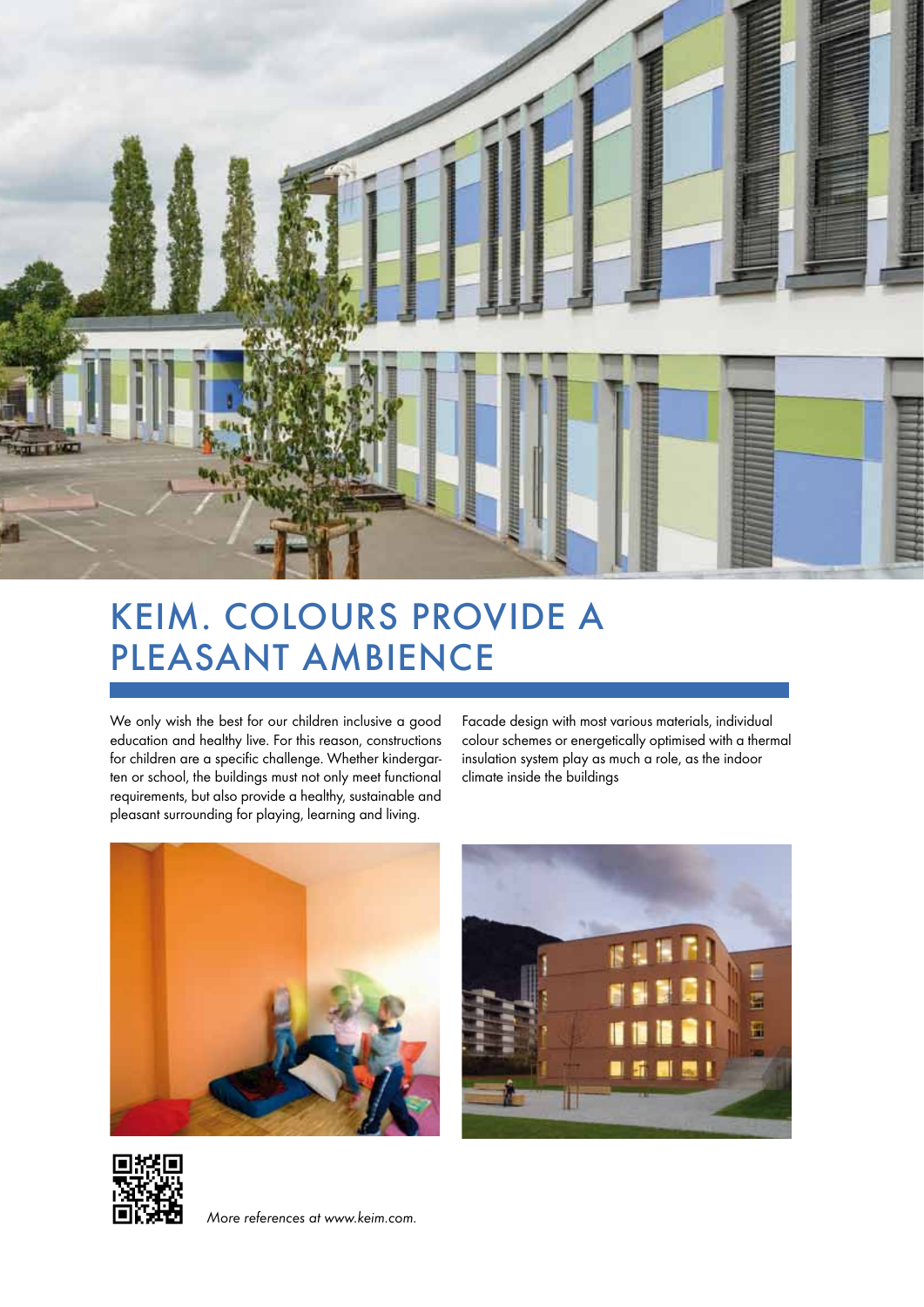## KEIM. Paints with an added value

For more than 140 years, the principle of sustainability has shaped KEIM's entrepreneurial activites and we have been committed for decades to developing and manufacturing healthy products. Already in 1983 we were the first company worldwide who launched a healthy-living interior paint and later received the first natureplus-certification for exterior paints.

Especially for sensitive and at the same time heavily used and frequented areas, such as schools and kindergartens, mineral products offer significant added value for buildings.



#### KEIM EXTERIOR PAINTS

Colour stability for decades

- Unequalled durability and colour stability
- Long-term clean facades
- Very economical and resource-saving thanks to reduced renovation intervals
- Mineral matt surface appearance and most divers design possibilities
- Ideal moisture balance avoids algae and fungi



World's first silicate paint for wood surfaces

- Highly weather resistant and durable
- UV stable and absolutely lightfast
- Easy to renovate
- Velvet-matt surface appearance
- Excellent moisture protection
- Particularly economical, ecological and sustainable



#### KEIM INTERIOR PAINTS

Healthy indoor climate - also suitable for allergy sufferers

- No solvents, plasticisers or preservatives added
- Non-toxic mould prevention thanks to optimal breathability
- No fogging active substances
- High abrasion and cleaning resistance even under heavy load
- Safety even in case of fire non-flammable, no development of toxic gases

#### KEIM ETIC SYSTEMS

Mineral plus for people, environment, facade

- Systems with mineral wool, mineral foam, polystyrene or wood fibre insulation panels
- Biocide-free prevention of algae and fungi
- Maximum fire protection with purely mineral systems
- Permeable for a healthy indoor climate
- Hydroactive dry faster, remain beautiful for a long time

#### Numerous quality seals prove our claim to ecologically sustainable and healthy products:









RenewablePLus – KEIM products are manufactured 100% with green electricity. Our contribution for a better future!